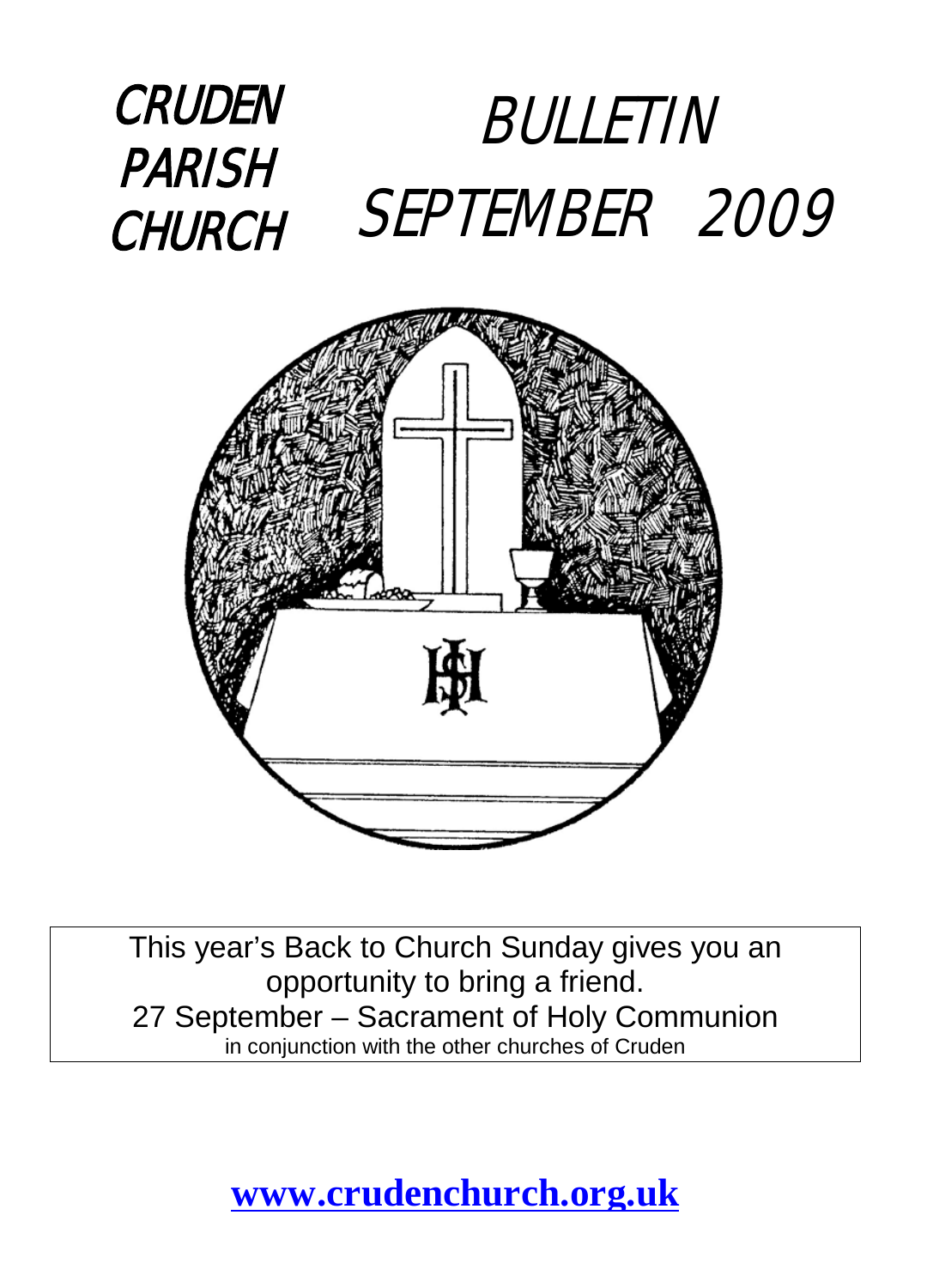# **DIARY DATES**

# **SEPTEMBER 2009**

### EACH WEEK

Sundays 10.00 am Children's Sunday Club in the Old Church & Stables

| Wednesday 2nd : |                      | Coffee and Chat<br><b>Choir Practice</b>                                                                                          | $10.30$ am<br>$7.30 \text{ pm}$                                | Old Hall<br>Old Hall |
|-----------------|----------------------|-----------------------------------------------------------------------------------------------------------------------------------|----------------------------------------------------------------|----------------------|
| Thursday 3rd    | $\ddot{\phantom{a}}$ | Social Committee                                                                                                                  | 7.30 pm                                                        | Manse                |
| Sunday 6th      | $\ddot{\cdot}$       | <b>MORNING SERVICE</b>                                                                                                            | $10.00 \text{ am}$                                             | Church               |
| Monday 7th      | $\ddot{\cdot}$       | District Elders Meeting                                                                                                           | $7.30 \text{ pm}$                                              | Manse                |
| Sunday 13th     |                      | <b>MORNING SERVICE</b><br>Cruden Churches Walk                                                                                    | $10.00 \text{ am}$<br>Church<br><b>Whitehills Stone Circle</b> |                      |
| Monday 14th     | $\ddot{\phantom{a}}$ | Watch and Talk Group                                                                                                              | $7.30 \text{ pm}$                                              | Main St., Cruden Bay |
| Wednesday 16th: |                      | <b>Choir Practice</b>                                                                                                             | $7.30 \text{ pm}$                                              | Old Hall             |
| Sunday 20th     |                      | <b>MORNING SERVICE</b>                                                                                                            | $10.00$ am                                                     | Church               |
| Monday 21st     | $\ddot{\cdot}$       | Guild                                                                                                                             | $7.30 \text{ pm}$                                              | Old Hall             |
| Sunday 27th     | $\ddot{\cdot}$       | <b>MORNING SERVICE</b><br>10.00a<br>Church<br><b>BACK TO CHURCH (BRING A FRIEND) SUNDAY</b><br><b>SACRAMENT OF HOLY COMMUNION</b> |                                                                |                      |

**Sunday 27th September– Friday 2nd October Church Group on Iona Pilgrimage**

#### CRUDEN GUILD

**The Guild begin their new session on 21 September at 7.30 pm in the Old Church Hall. Former and new members will be made most welcome**

THE NEXT ISSUE OF THE BULLETIN WILL COME OUT ON **27 SEPTEMBER**. Copy for inclusion to be handed in to the Manse as soon as possible.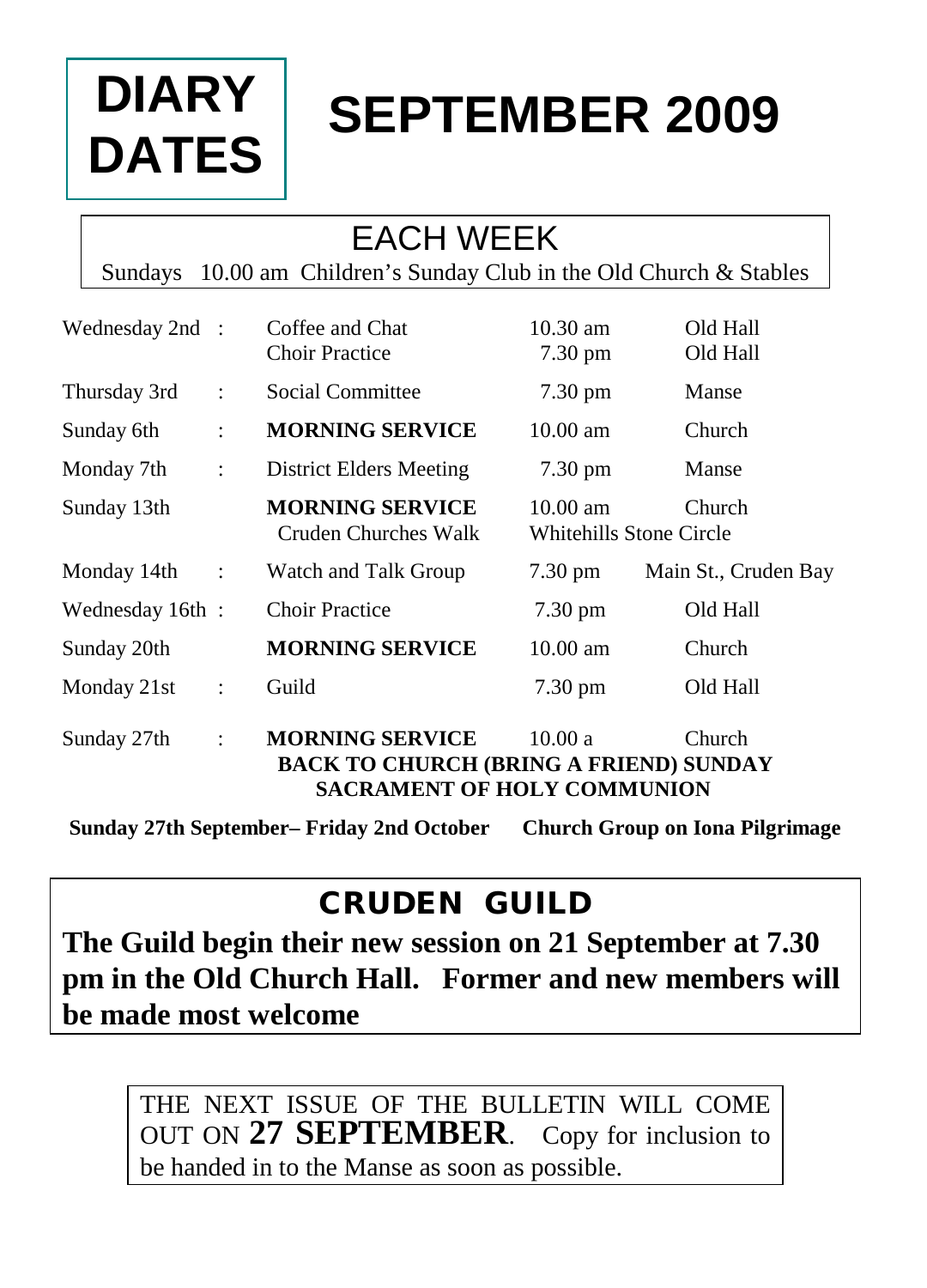# FROM THE MINISTER 20 August 2009

Dear Friends

#### BACK TO CHURCH – MARK 2

Last year we organised a Back to Church Sunday which involved visiting all the homes in the parish with an invitation. This year it will be different for the onus is being placed on all our church members to help make it successful. **WILL YOU HELP US MAKE IT A SUCCESS?**

In conjunction with St James' Episcopal Church and Cruden Bay Congregational Church, BACK TO CHURCH SUNDAY this year will be on 27 September, which, for us, is a Communion Sunday. Posters will soon be going up telling everyone about this.

#### **BRING A FRIEND**

With this Bulletin you will find two cards. We would like you to consider not only making sure you come along on 27 September but that you invite a friend (or two) to come along with you. It might be a family friend, a neighbour or even a relative stranger! It doesn't matter whether they belong to our church, any church or no church.

Hand to whomever you invite one of the cards with its reminder of when the service is. Why not write their name on the line below the heading thus personalising the invitation.

**The Kirk Session are hoping and praying that you will play your part in enabling us to have a successful Back to Church Sunday this year.**

#### **RETIRING ELDERS**

At its August meeting, the Kirk Session agreed to the wishes of three elders to stand down from active involvement after many years. It was placed on record the warm appreciation of the Session for the contributions made by **Helen Fowlie, Margaret Jamieson** and **Anne McNaughton**. All three will continue to be supportive and involved in different ways.

Your friend and minister

Rodges Neils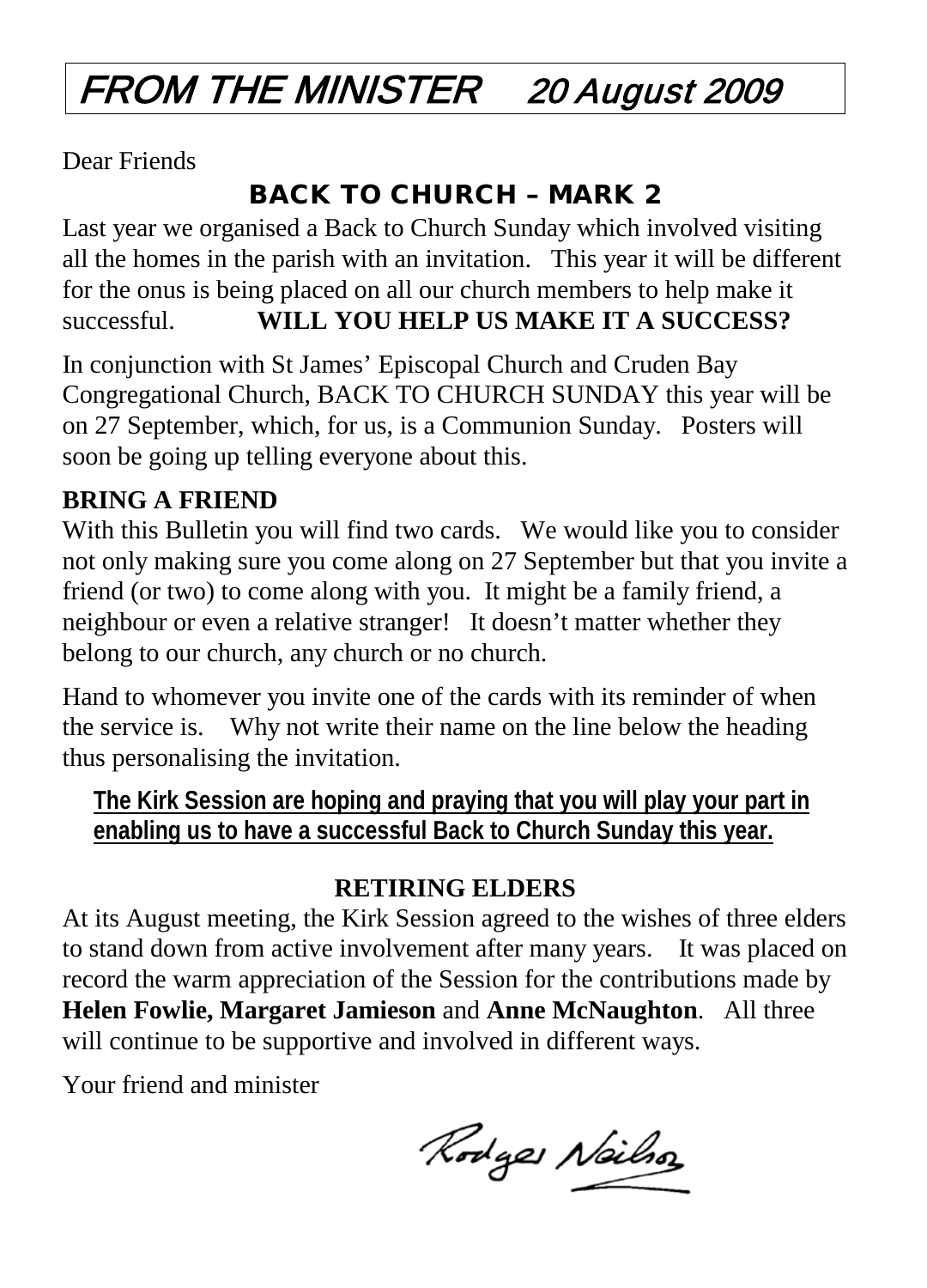# **PARISH REGISTER**

\*denotes Cruden Parish Church member

#### **DEATHS**

\*Mrs Isabel Sandison, Bydand, Hatton Farm Road, Hatton. \*Mrs Isobel Simpson, 108 Braehead Drive, Cruden Bay.

#### **WEDDING**

#### **6 June**

Ross Forrester and Nicola Willox, Ellon.



Old Church 10.00 am

**Duty Elders** Betty May, Betty Forrester, Judith Taylor, Annette Garden, Kathleen Craig, Beatrice Fawkes, John Lamb, Peter Slamaker, Sandy Beedie, Irene Will

#### **CRUDEN CHURCH CHOIR**

Practices will take place on certain Wednesday evenings at 7.30 pm in the Old Church Hall. The Diary Dates page will indicate which Wednesdays but it is expected they will be fortnightly. The Choir would be delighted if anyone wanted to join them to practice the hymns for Sunday and some of the special anthems that occasionally enhance our worship.



The Boys' Brigade Company (Anchor Boys and Junior Section) begins its new session in Cruden Bay School on 2 September. More adult help would be appreciated. Further details are available from Colin Skinner (812692).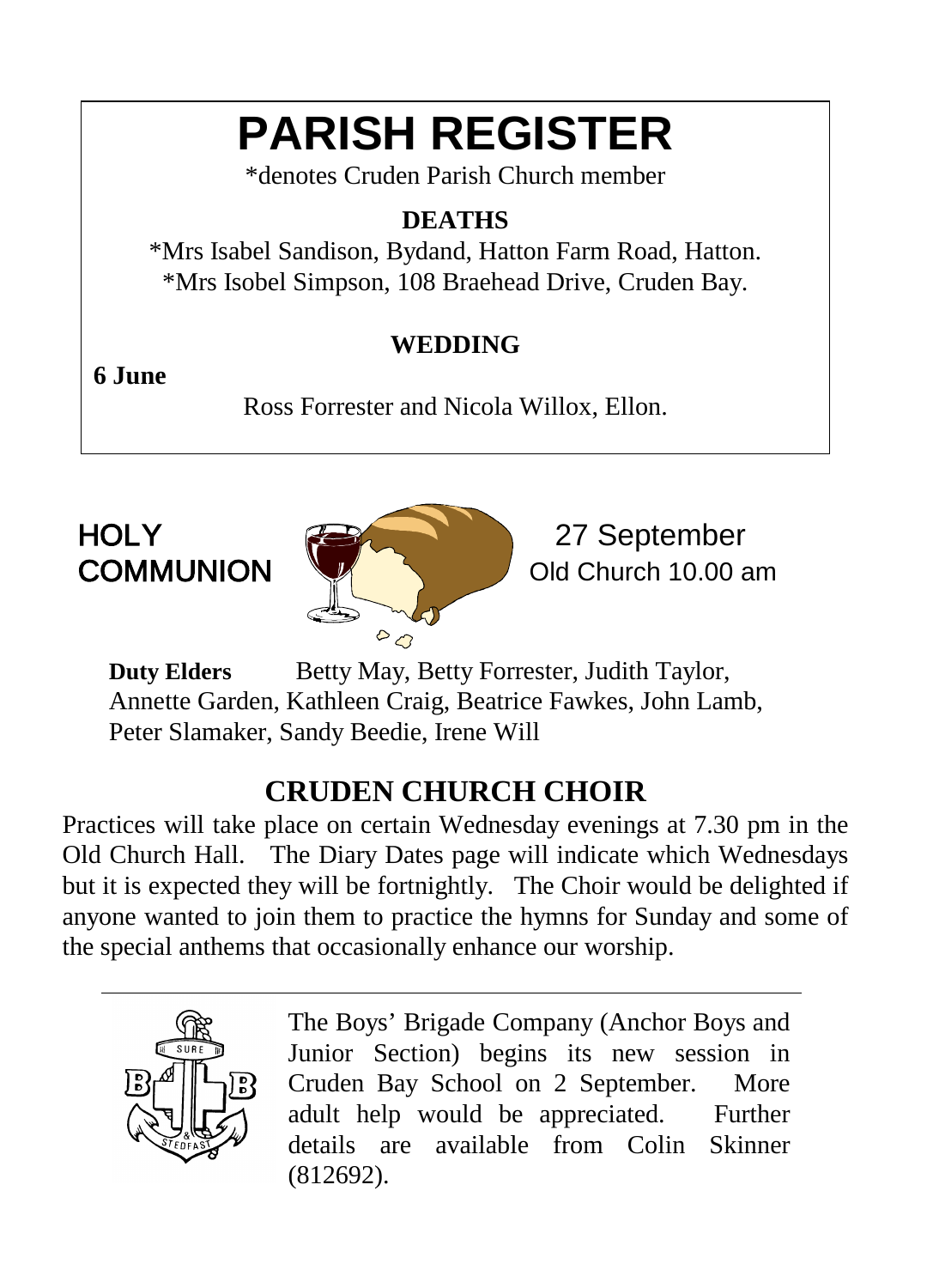## SUNDAY MORNING DUTIES 10 am

| <b>Date</b> | Door                                               | <b>Flowers</b>         | <b>Teas</b>                                      | <b>Junior Church</b>                                                                             |
|-------------|----------------------------------------------------|------------------------|--------------------------------------------------|--------------------------------------------------------------------------------------------------|
| 6 Sept      | <b>Betty May</b><br>Wilma Moir                     | Anne Smith             | <b>Betty Forrester</b><br>Kathleen Craig         | Karla Buswell<br><b>Brenda Cadger</b><br>(C or S Skinner)<br><b>Mary Bratton</b><br>Charlie Lamb |
| 13 Sept     | <b>Betty May</b><br>Wilma Moir                     | Anne McNaughton        | <b>Elizabeth Bruce</b><br><b>Marilyn Samways</b> | Katherine Hyman<br>Maureen Reid<br>(C or S Skinner)<br>Joyce Fowlie<br>Charlie Lamb              |
| 20 Sept     | Anne McNaughton<br>Peter Slamaker                  | Marilyn Samways        | Elma Cumming<br>Rosemary Reid                    | Karla Buswell<br><b>Brenda Cadger</b><br>(C or S Skinner)<br><b>Helen Smith</b><br>Charlie Lamb  |
| 27 Sept     | Anne McNaughton<br>Peter Slamaker                  | Rosemary Reid          | Anne Cadey<br><b>Betty Morris</b>                | Katherine Hyman<br>Maureen Reid<br>(C or S Skinner)<br><b>Mary Bratton</b><br>Charlie Lamb       |
| 4 Oct       | Kate Clark<br>Dorothy Cruickshank                  | Marina Bruce           | Lewis McKechnie<br>Norma Forman                  |                                                                                                  |
| 11 Oct      | Kate Clark<br>Dorothy Cruickshank                  | Pat Donaldson          | Kathleen Craig<br><b>Mary Coutts</b>             | <b>Harvest</b><br><b>Thanksgiving</b>                                                            |
| 18 Oct      | <b>Beatrice Fawkes</b><br><b>Wallace Donaldson</b> | Anne Smith             | Jessie MacDonald<br><b>Sharon Rennie</b>         |                                                                                                  |
| $26$ Oct    | <b>Beatrice Fawkes</b><br><b>Wallace Donaldson</b> | <b>Betty Forrester</b> | Doreen Buchan<br>Dorothy Cruickshank             |                                                                                                  |

#### HARVEST THANKSGIVING 2009

Our Harvest Thanksgiving service this year will be on 11 October. Look out in the next issue of the Bulletin for further details about Why and How **YOU** can buy some rice from us. It is all to do with

**MALAWI KITCHEN**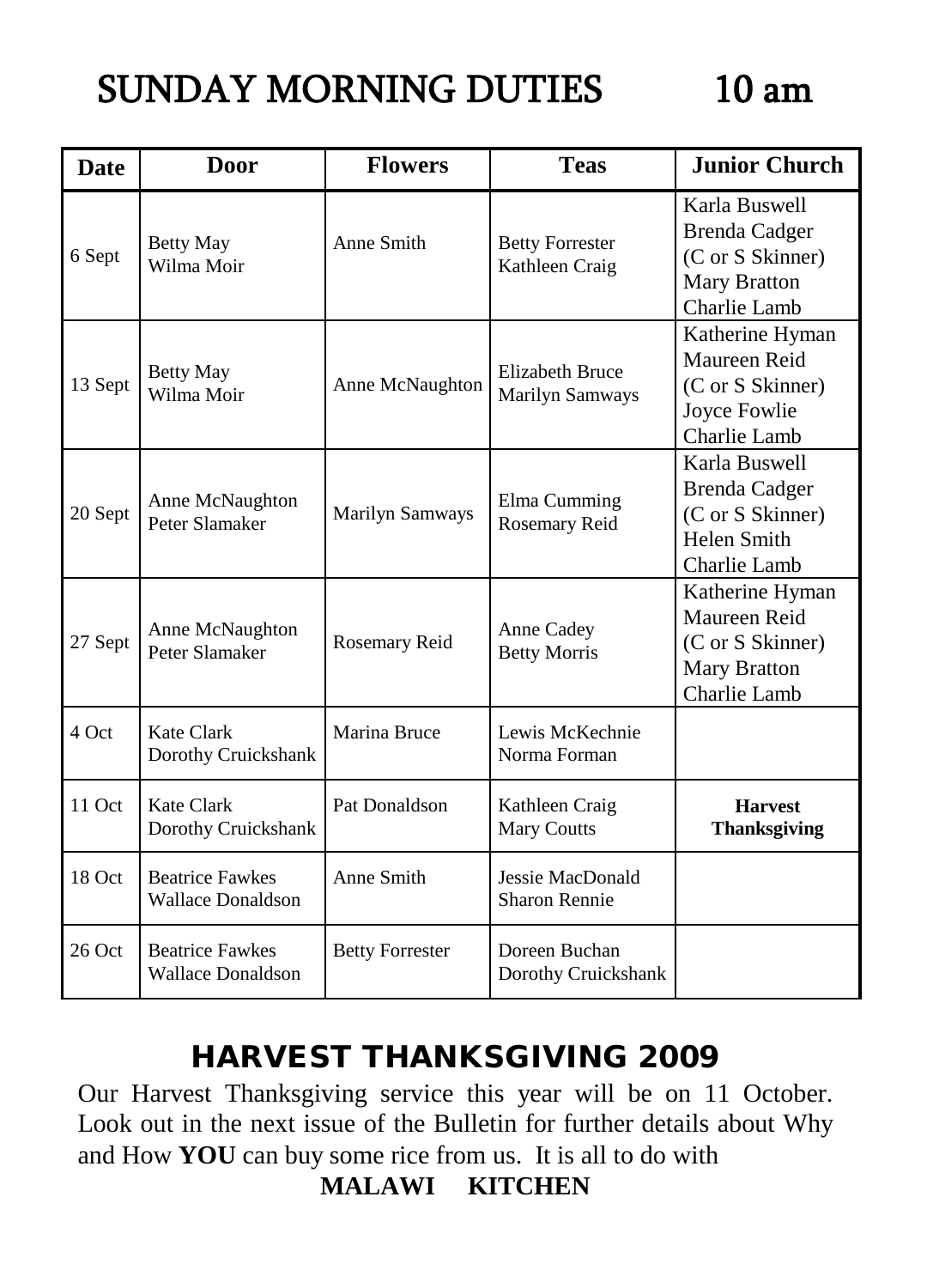## LIFE AND WORK - SEPTEMBER'S ISSUE

**The Warm Heart of Africa** Thomas Baldwin joins a group of children from the Church of Scotland on a groundbreaking trip to Malawi.

**A Moral Framework** Jackie Macadam meets Julia Ogilvy, award-winning businesswoman, Church of Scotland elder and author.

**Cathedral of Green** Colin MacDonald reflects on the links between golf and spirituality.

**A Rural Life Celebration** Bryan Kerr on the Scotland's Churches stand at the Royal Highland Show.

**Missing Malawian Millions** Una Bartley explains the background to Christian Aid's tax campaign for Africa

**A Wise Monk** Ron Ferguson reflects on the life of Father Joe and the importance of genuine listening.

**A Source of Inspiration** The Moderator reflects on conflict, climate and Calvin.

**Crisy-hypo** The Very Rev Dr James Simpson looks at two forms of hypocrisy.

*If you would like to read Life & Work, the magazine of the Church of Scotland, contact Isobel Young on 812360*

### OUR WELCOME CUPPA

Thank you to all those currently on the Tea Rota for ensuring our welcome cuppa is provided after morning worship. It is a valuable part of our fellowship in Cruden Church. I would welcome any new helpers and, since it only involves helping on a maximum of 3 Sundays over 6 months, does not require too much of a commitment.

If you feel you can assist, please contact me on 01779 841516.

May I remind those already on the rota that, if unable to fulfil the duty, please find a substitute person (even if they are not on the rota) prior to informing me of the change. It can cause some concern not knowing who to expect if duty peson does not attend. Thank you.

*Wilma Moir ( Tea convener)*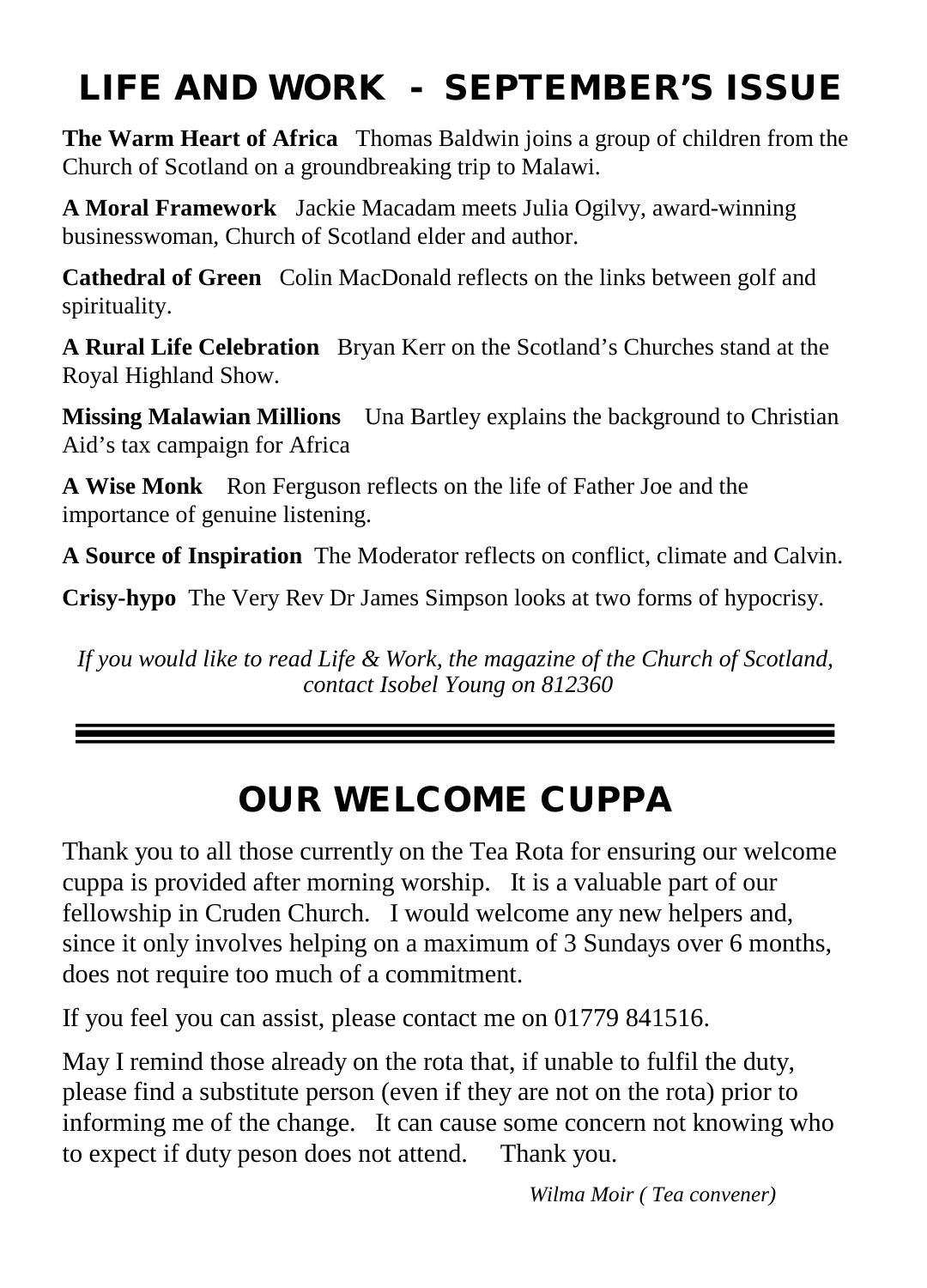## SOCIAL COMMITTEE

Since the last issue of the Bulletin there have been two events, the first being the **"50's Afternoon Tea"** when a good number came along to enjoy the delicious food kindly donated. Music from the 50's was played in the background while paper quizzes provided a challenge, and encouraged even more conversation. See below the thanks of the two primary organisers of the event.

The second event was the **Church Outing** to Aden Park. In mid June after a week of uncertain weather it was a delight to have warm sunshine on the day. A small group of all ages attended and thoroughly enjoyed making their own entertainment, eating their picnic and lastly playing rounders. Two teams certainly showed the competitive spirit as they battled with bat and ball and demonstrated how fast they could run. Perhaps there had been some 'practicing' beforehand. One comment which delighted the organisers was "that was just like a family picnic."

It will soon be time for the 2009/10 **'Coffee and Chat' Mornings** to begin (date elsewhere). However I must acknowledge the donations, which were given in the last session and which amounted to £235.17. This amount has been given to the Ekwendeni Account and I say "thank you" to all involved.

*Beatrice Fawkes*

#### **BIG THANK-YOU !**

The "Back in Time " Tea Party held in Hatton Public Hall on Saturday 30th May was a happy occasion for all! Its success was due to a great turnout of "guests", many willing helpers (young and not so young), those who kindly donated raffles, our inimitable Jim MacDonald and, we are sure you will agree, a superb effort by the "hostesses" who provided a wonderful selection of tempting home-bakes in a most beautiful setting of vintage embroidered tablecloths and pretty china. Grateful thanks to each and every one of those who contributed towards a great afternoon's entertainment, and especially those gracious ladies who took the time and care to treat us all. *Margaret Adams and Lindsey Savage*

#### GIRLS BRIGADE

A sister organisation to the Boys' Brigade, the GB are fundraising to replace existing facilities with a new National Centre at Guay, Perthshire to include outdoor and training facilities which will be accessible to the wider church. The Kirk Session has agreed that throughout September there will be an opportunity for members to donate to this fundraising by means of a retiring offering.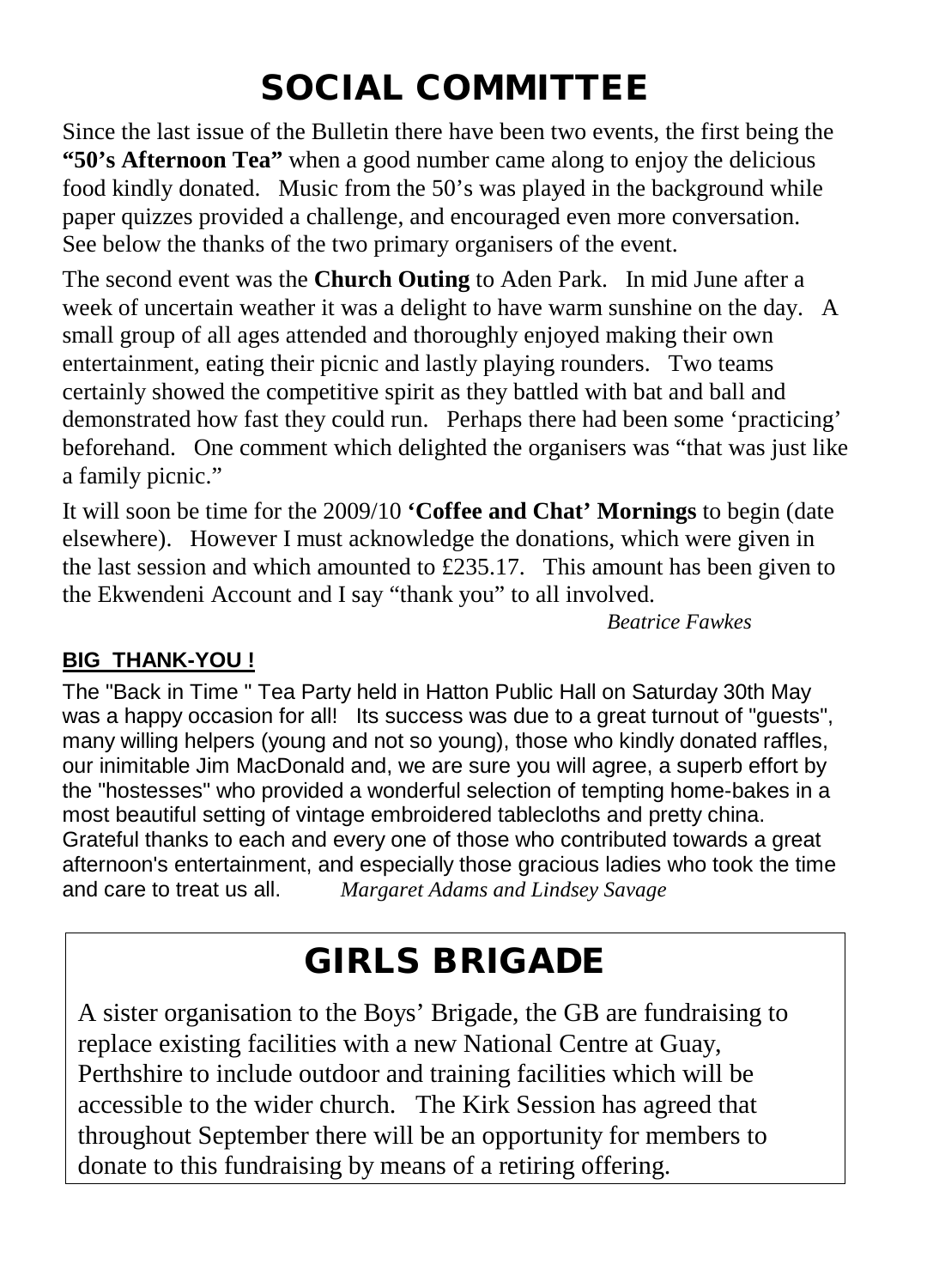

to the **Rev & Mrs F Coutts, Ladebank, Manse Place, Hatton** who recently celebrated their Ruby Wedding.

The minister would welcome, in writing please, any news for this feature in the Bulletin. He feels that it should not simply be a list of anniversaries and birthdays.

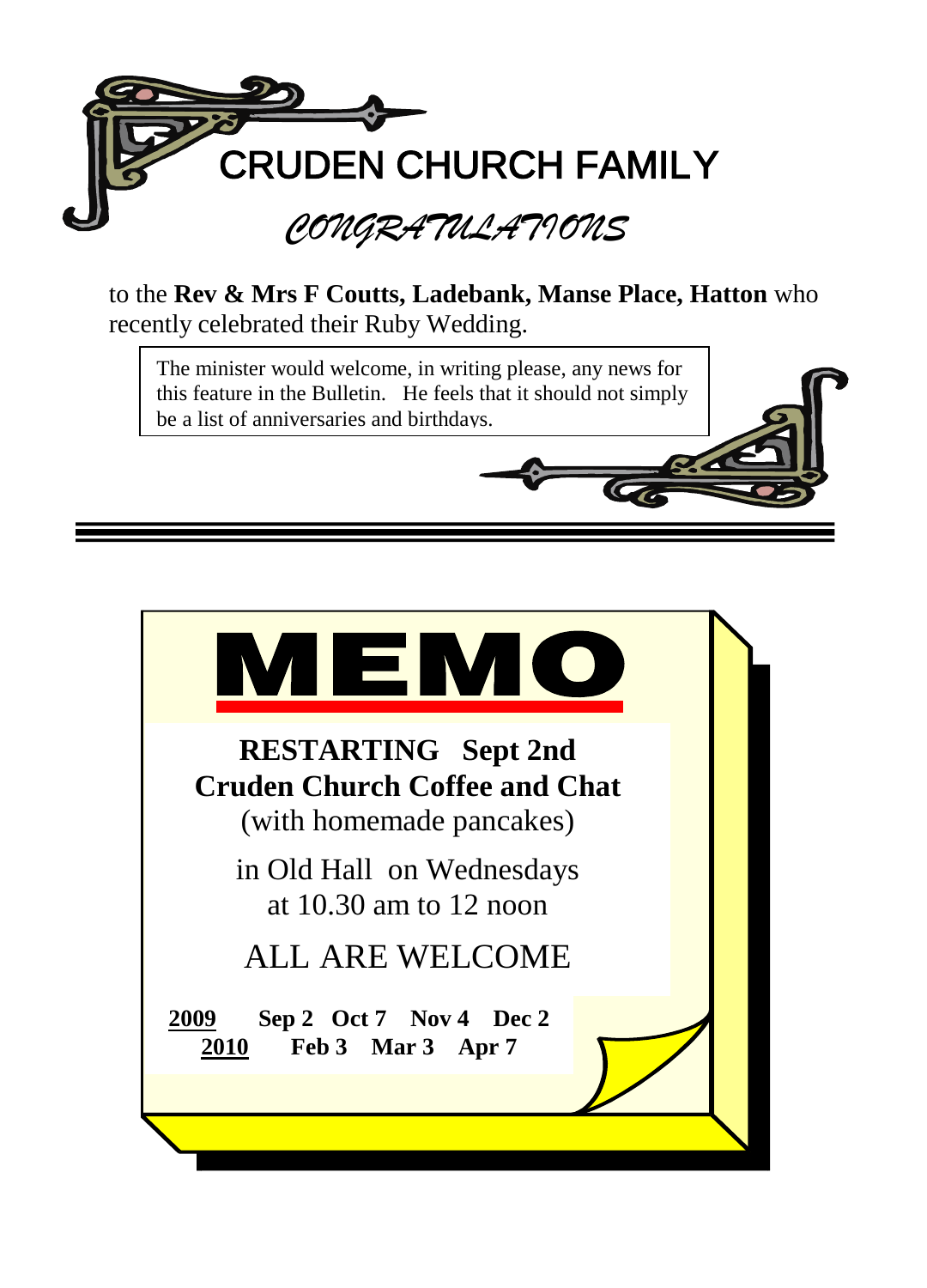# Cruden CHURCHes WALKing group 13 jUNE - Fettercairn

At Fettercairn, the walking group divided and four of us decided to take the gentler walk around the grounds of Fasque House. The track through the trees took us past a tranquil lake, where we admired the swans, and as we continued we found the track was bordered by banks of rhododendrons and azaleas of colours ranging from white to deep purple. In spite of Robert Petticrew's excellent guide we took a number of wrong turnings but managed to find the gardener's cottage and the tiny Episcopal Church. Robert was also contacted by mobile to identify what we thought were small deer or goats which in fact were Jacob's Sheep. The hinds and stags in the Deer Park observed us with some curiosity. The final amble by the banks of the Burn of Garrow completed a truly delightful walk on which we had enjoyed many unexpected pleasures.

*Annette Garden*

## 13 JUNE – Mount battock

Our group's starting point for Mount Battock on Saturday 13 June was Millden Lodge in Glenesk. The first three miles were uneventful, our upward progress punctuated by brief stops to observe meadow pipit, grouse, lapwing and curlew.

Things changed dramatically just below the grouse butts around 1500 feet when rain and mist swept in. The track deteriorated and the gradient steepened considerably. We were forced to use the fence as a navigational aid over the featureless terrain to reach the top of the hill. No views for us whatsoever but Shonah Taylor did spot a ptarmigan! A brief stop at the trig point to take a compass bearing, and we headed south following another fence. Our planned descent was across Hill of Saughs and Hill of Turrett but in the mist there was nothing to aim for. Unsure of our exact location, we stumbled through bog and peat hag. When we reached a land rover track we pressed on. We were next faced with an uncharted fork in the track and opted for the west branch that took us down earlier than we ought to have done. In the valley, however, the weather brightened tremendously and we could see ahead and behind us and for the first time could see the summit now bathed in sunlight.

*Margaret Wiseley*